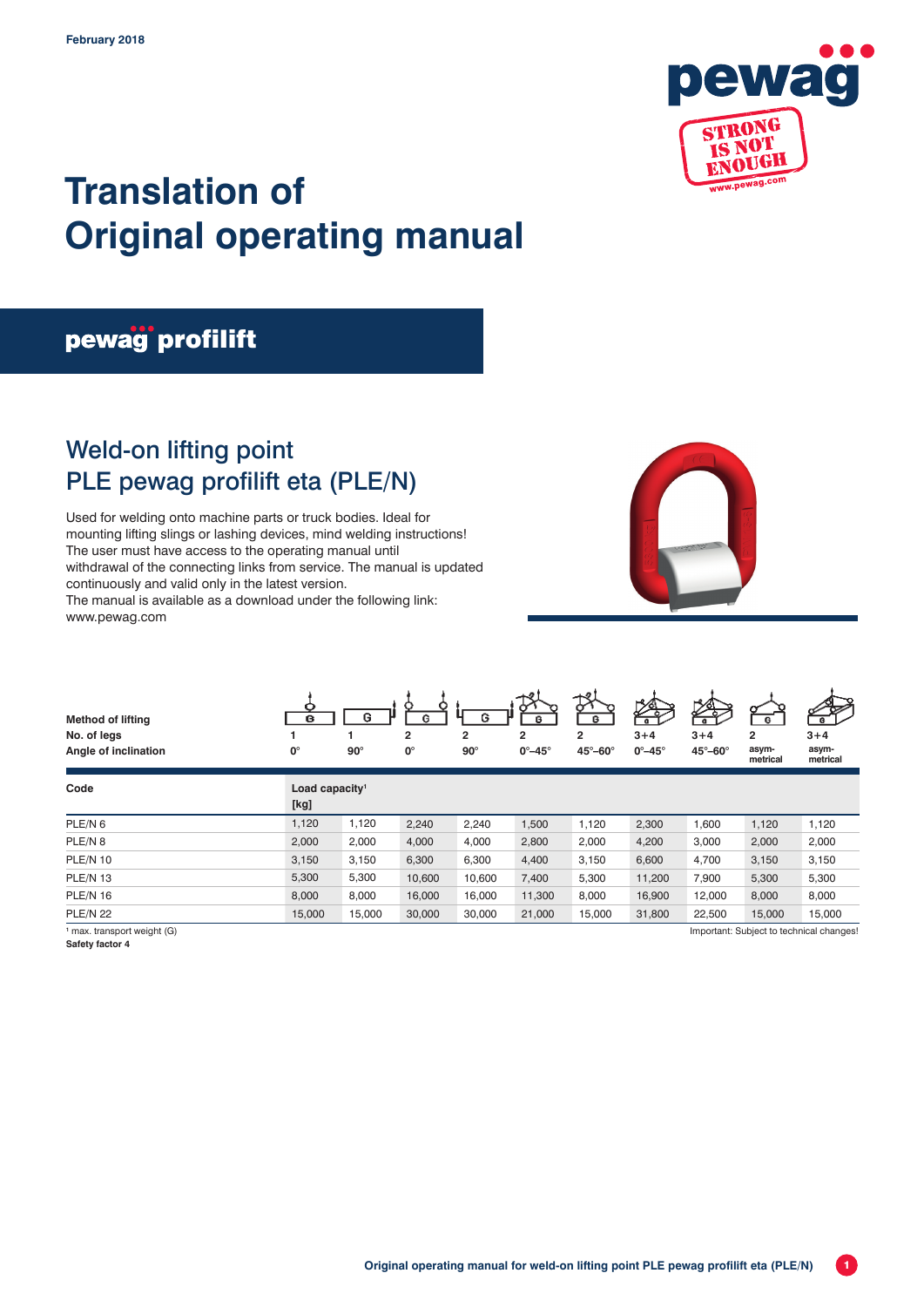

#### Intended use

Correct choice of size and number of lashing points has to be observed respective to the weight to be lifted. After welding the red ring must be able to rotate in an area of 180° without jamming (see picture 2). Load only in the specified direction (see picture 1). Temperature: -20 °C to 400 °C.



#### Information for use

- Lifting points should be used by a competent authorized person.
- Visual inspection before first usage (see maintenance instruction).
- Before every usage check for damages on screw and thread – lifting points must be rotatable and hinged easily.
- Load only in the specified direction (see picture 1) with WILL acc. to table.
- Please note restriction in application for eventually appearing difficulties in load.
- Connected lifting gear (e.g. hook) must be flexible in the ring.
- Lifting points must be stored in a clean and dry area
- The lifting points can also be used as lashing points. Thus the permissible tensile force is the duplicate of the nominal load capacity:  $LC = 2x$  load capacity (WLL). This product may only be used for lifting or lashing. Once a lifting point has been used for lashing, it may no longer be used for lifting (and vice versa).

#### **Attention:**

- Do not overload lifting points. A falling down load may lead to injuries or death!
- Do not use damaged lifting points (see maintenance instruction) – they can fail in operating conditions – load can fall down!

#### Limits of use

When lifting points are used in not normal operating conditions (see above) they are only limited applicable.

- Do not use lifting points in connection with acids or bases or their steams. If the application is in a chemical surrounding please ask our technical expert.
- Do not load lifting points when links contact edges.
- Do not lift persons.
- Do not choke hitch.
- If the load distribution is asymmetrical (unequal angle of the legs of the lifting gear) only count 1-leg as bearing (see load table).

When using the following temperature ranges, the working load limit has to be multiplied with the following factors:

- 200 °C to 300 °C reduction factor 0,9 (-10 %)
- 300 °C to 400 °C reduction factor 0,75 (-25 %)

### Mounting instruction

Persons welding this product have to be in possession of a valid qualification acc. to EN 287 or EN ISO 9606-1. Basically, the local mandatory regulations of the respective country apply (For USA: Welder is to be qualified acc. to AWS American Welding Society and/or ASME American Society of Mechanical Engineers).

**Material:** Material of welding part: S355 J2 G3.

**Welding condition:** The surface of the part to be welded has to be thoroughly cleaned before starting to weld. Damp, dirt, oil, color, tinder, etc. have to be removed.

**Attention:** Before starting, it's the welder's responsibility to ensure the following: Checking the weldability of the welding point's counterpart (machine, truck, body, etc), strength value and analytical equivalency of the counterpart relative to the pewag part. Counterpart of the lashing device (esp. part, whereas the lashing device is welded onto) must be suitable for desired load impact, so the safety of the complete assembling lies with the welding party.

Any contact between red ring and welding material has to be eliminated. Rules as to DIN EN ISO 14341, have to be applied to the welding process.

#### **Examples of filler metals:**

MAG – wire: ISO 14341: G3 Si 1 / AWS A5.18: ER 70 S-6 Stick – electrode: EN ISO 2560 A: E 42 5 B 4 2 H5 or E 42 6 B 3 2 / AWS A5.1: E7018-1 / AWS 5.5: E8018-G

When welding, the complete profile of the lashing point has to be processed (welded).

#### Weld seam geometry



| Distance nap for root<br>seam, ca. 2–3mm<br>ᡐ<br>HV |                                      |                |                                     |  |  |  |  |  |
|-----------------------------------------------------|--------------------------------------|----------------|-------------------------------------|--|--|--|--|--|
|                                                     | <b>Weld seam</b><br><b>Dimension</b> | Length<br>[mm] | <b>Volume</b><br>[cm <sup>3</sup> ] |  |  |  |  |  |
| PLE 6                                               | $HV 8 + \lambda$ a3                  | $2 \times 35$  | $\approx$ 3.5                       |  |  |  |  |  |
| PLE 8                                               | $HV9 +$ a3                           | $2 \times 37$  | $\approx 4.0$                       |  |  |  |  |  |
| <b>PLE 10</b>                                       | $HV 10 + \Delta a4$                  | $2 \times 40$  | $\approx 5.5$                       |  |  |  |  |  |
| <b>PLE 13</b>                                       | $HV 14 + \Delta a4$                  | $2 \times 50$  | $\approx$ 13,0                      |  |  |  |  |  |
| <b>PLE 16</b>                                       | $HV 17 + \Delta$ a5                  | $2 \times 64$  | $\approx 20,0$                      |  |  |  |  |  |
| <b>PLE 22</b>                                       | $HV 24 + \triangle$ a6               | $2 \times 90$  | $\approx 67.0$                      |  |  |  |  |  |